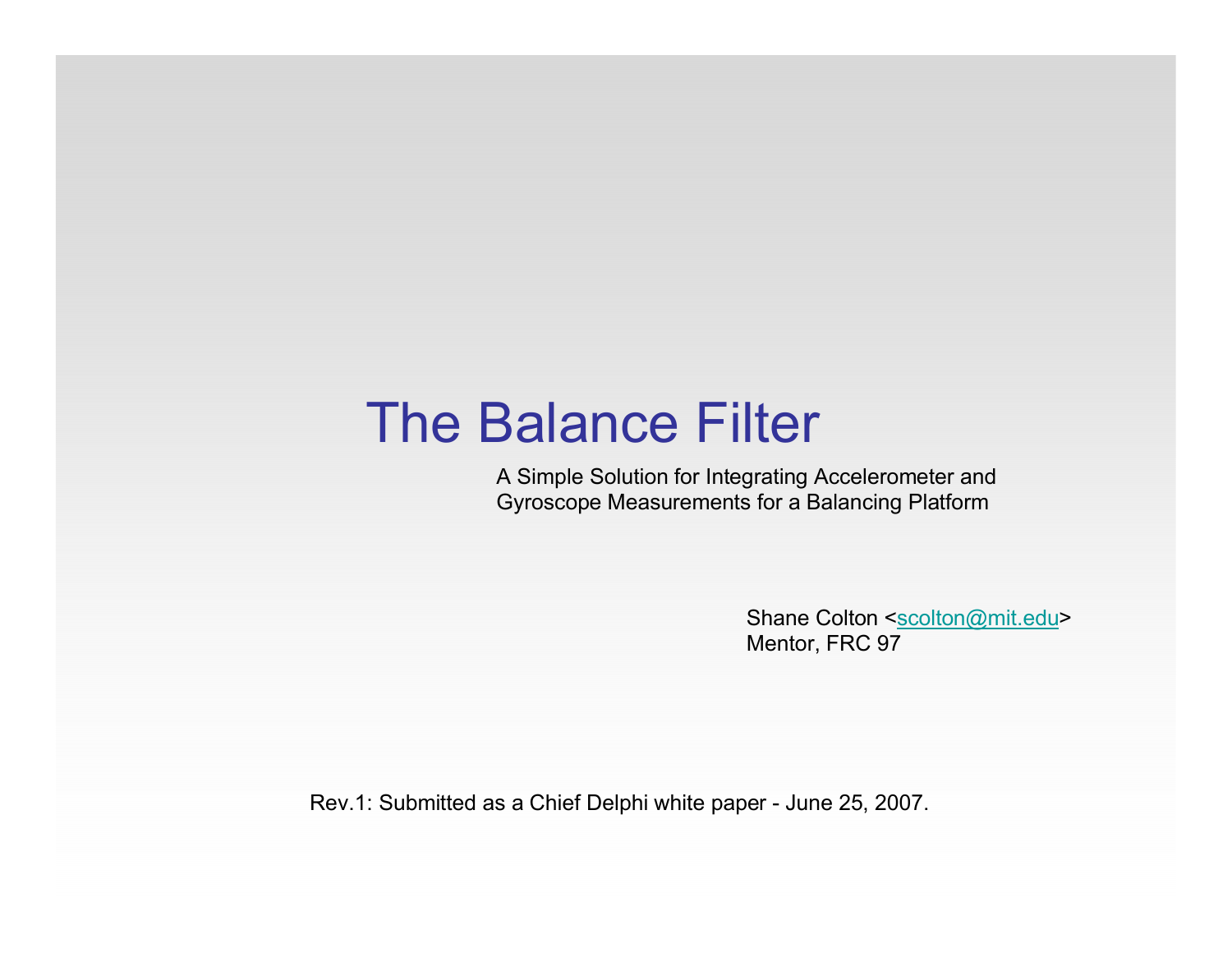# **Sensors**



#### **2-Axis Accelerometer:**

• Measures "acceleration," but really force per unit mass. (*F* = *ma,* so *a* = *F*/*m*)

• Can be used to measure the force of gravity. Above, X-axis reads 0g, Y-axis reads -1g.

• Can be used to measure tilt:

Y

g  $\downarrow$   $/$   $\quad$   $_{\chi}$ 



#### **Gyroscope:**

- Measures angular rate (speed of rotation).
- Reads "zero" when stationary.
- Reads positive or negative when rotating:



X now sees some gravity.

X reads slightly positive. X reads slightly negative

Y

Y sees slightly less gravity. Is Y useful information? Probably not: a) It is far less sensitive to small changes in angle than X. b) It does not depend on direction of tilt.

Gyro reads positive. Gyro reads negative.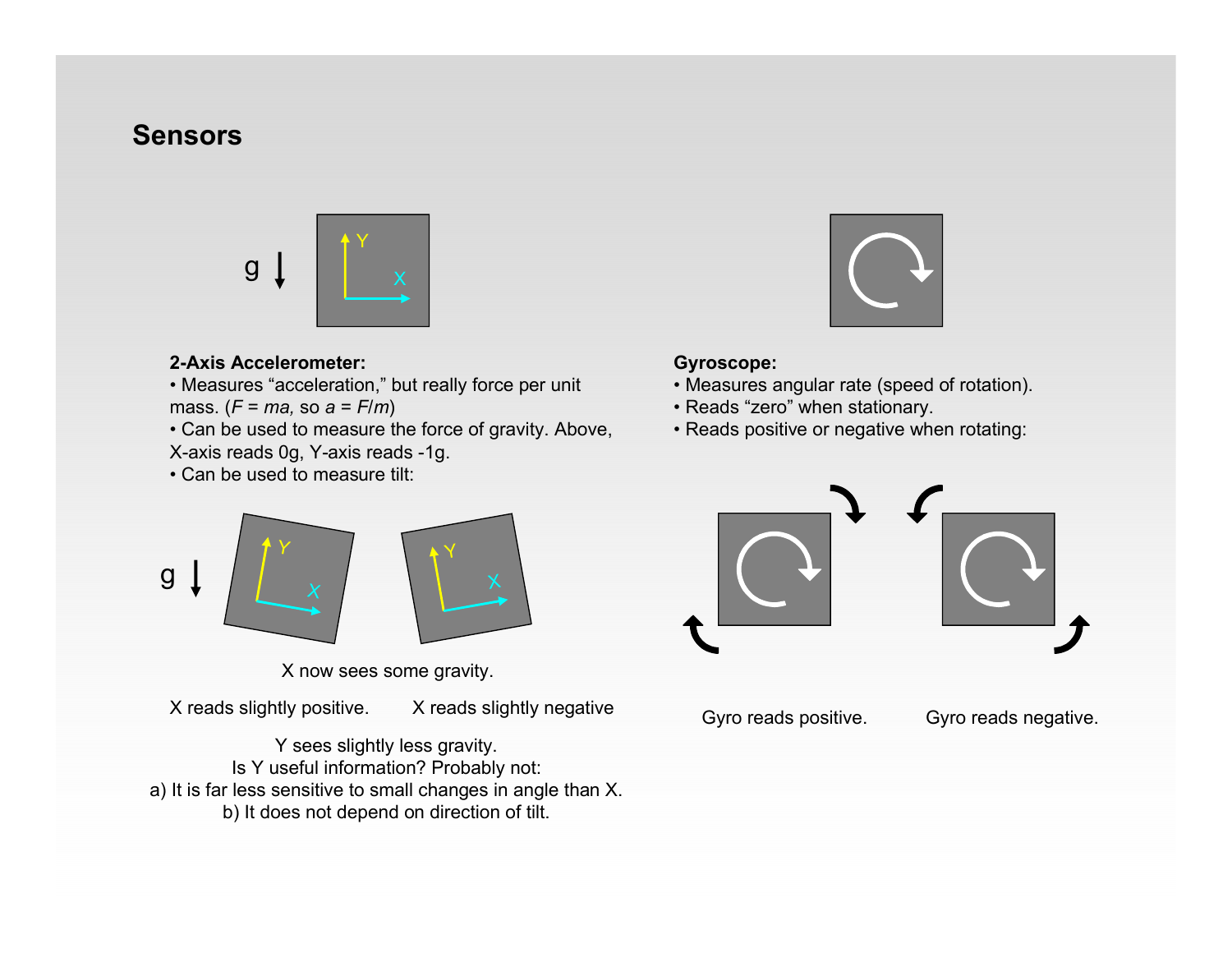# **Reading Values from the Sensors**

The first step is to read in analog inputs (through the analog-to-digital converter, ADC) for each sensor and get them into useful units. This requires adjustment for **offset** and **scale**:

• The **offset** is easy to find: see what integer value the sensor reads when it is horizontal and/or stationary. If it flickers around, choose an average value. The offset should be a signed\* int-type variable (or constant).

• The **scale** depends on the sensor. It is the factor by which to multiply to get to the desired units†. This can be found in the sensor datasheet or by experiment. It is sometimes called the sensor constant, gain, or sensitivity. The scale should be a float-type variable (or constant).



\*Even though neither the ADC result nor the offset can be negative, they will be subtracted, so it couldn't hurt to make them signed variables now.

†Units could be degrees or radians [per second for the gyro]. They just have to be consistent.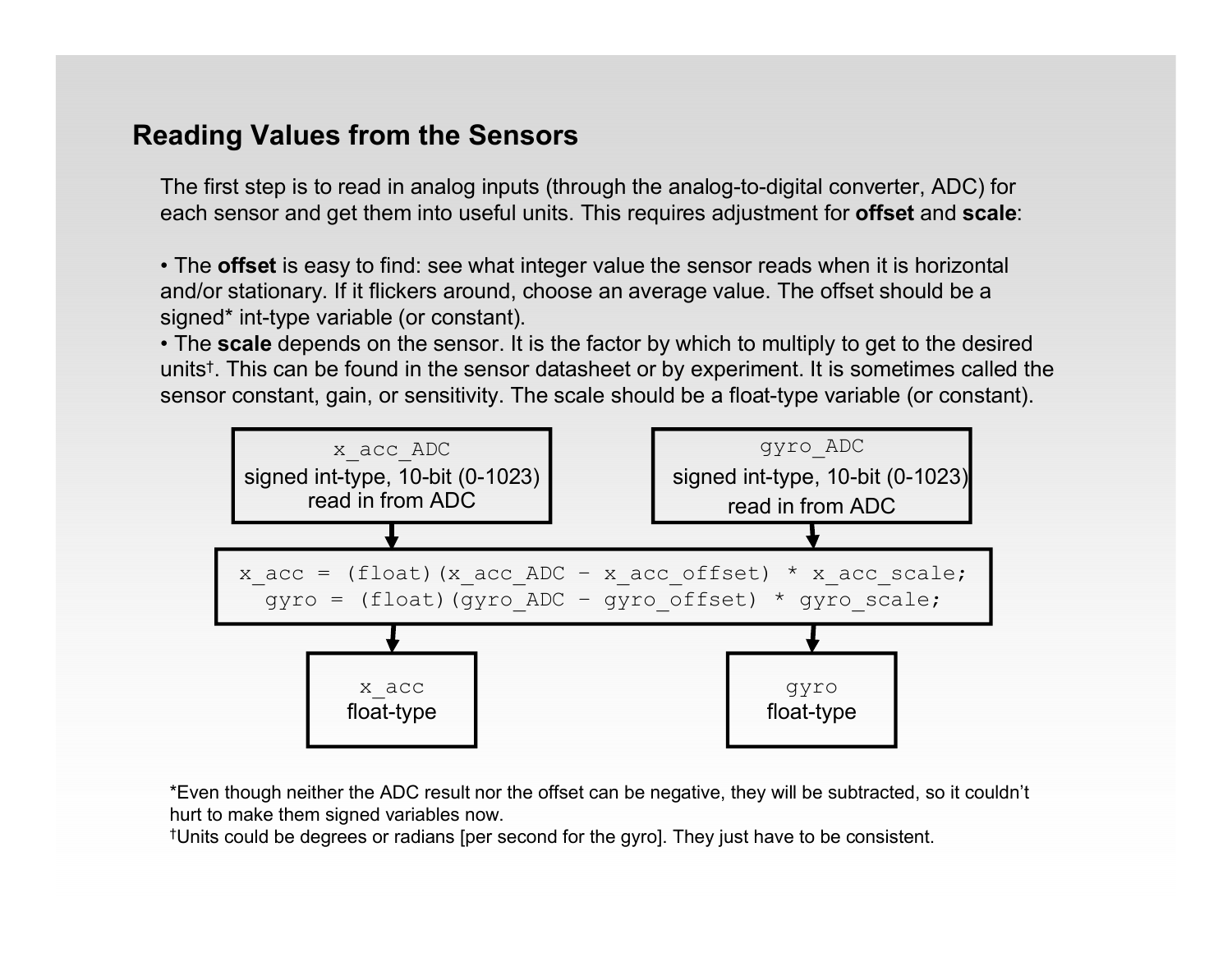# **A bit more about the accelerometer…**

If it was necessary to have an estimate of angle for 360º of rotation, having the Y-axis measurement would be useful, but not necessary. With it, we could use trigonometry to find the inverse tangent of the two axis readings and calculate the angle. Without it, we can still use sine or cosine and the X-axis alone to figure out angle, since we know the magnitude of gravity. But trig kills processor time and is non-linear, so if it can be avoided, it should.

For a balancing platform, the most important angles to measure are near vertical. If the platform tilts more than 30º in either direction, there's probably not much the controller can do other than drive full speed to try to catch it. Within this window, we can use **small angle approximation** and the X-axis to save processor time and coding complexity:



Platform is tilted forward by and angle *θ*, but stationary (not accelerating horizontally).

X-axis reads: (1g) × sin(*θ*)

**small angle approximation**: sin(*θ*) ≈ *θ*, **in radians** This works well (within 5%) up to  $\theta = \pm \pi/6 = \pm 30^{\circ}$ .

So in the following bit of code,

x acc = (float)(x acc ADC – x acc offset) \* x acc scale; x\_acc will be the angle in **radians** if x\_acc\_scale is set to scale the output to 1[g] when the X-axis is pointed straight downward.

To get the angle in **degrees**, x  $\angle$ acc scale should be multiplied by 180/ $\pi$ .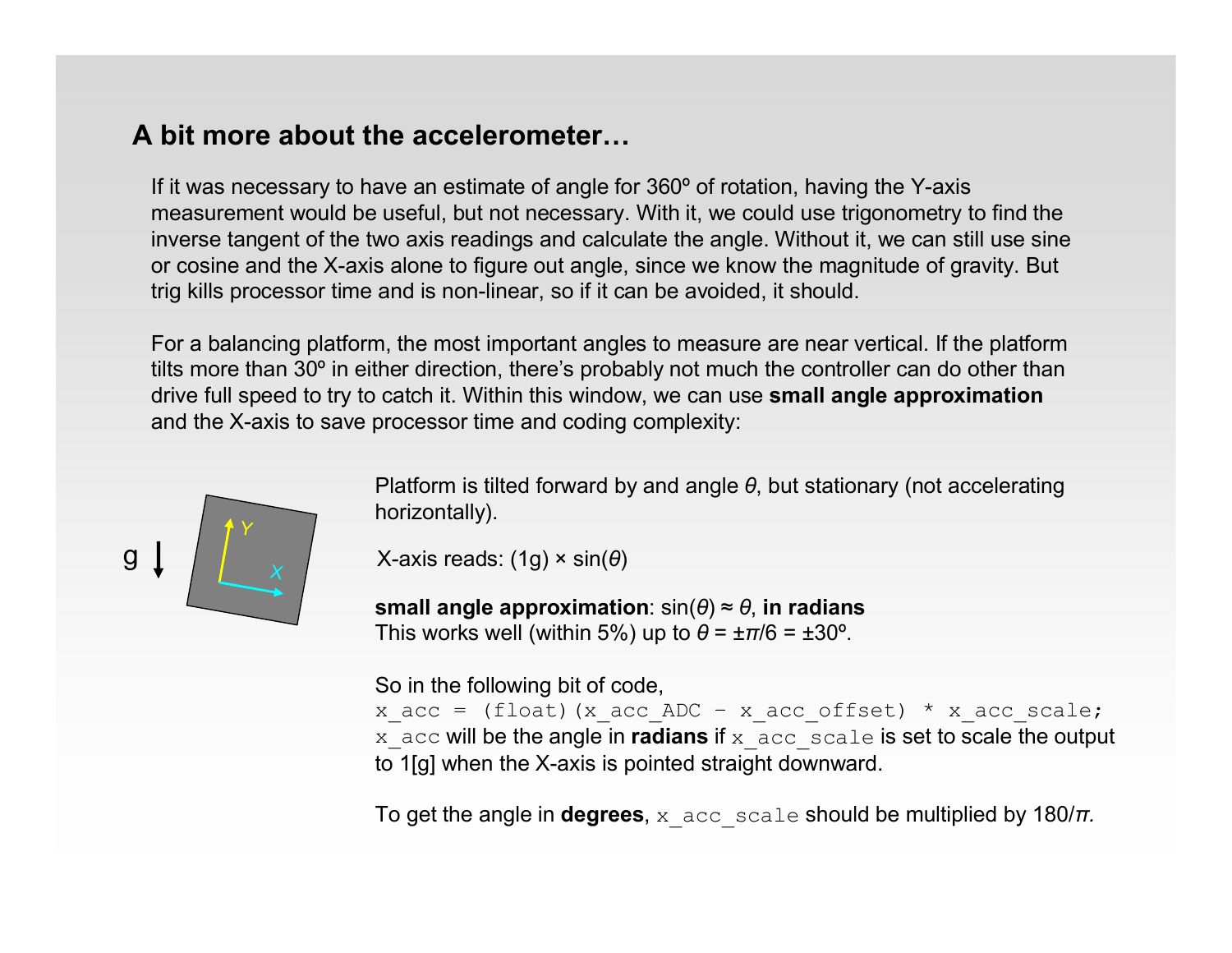# **Desired Measurements**

In order to control the platform, it would be nice to know both the **angle** and the **angular velocity** of the base platform. This could be the basis for an angle PD (proportional/derivative) control algorithm, which has been proven to work well for this type of system. Something like this:

*Motor Output* = 
$$
K_p
$$
 × (*Angle*) +  $K_d$  × (*Angular Velocity*)

What exactly *Motor Output* does is another story. But the general idea is that this control setup can be tuned with  $K_p$  and  $K_q$  to give stability and smooth performance. It is less likely to overshoot the horizontal point than a proportional-only controller. (If *angle* is positive but *angular velocity* is negative, i.e. it is heading back toward being horizontal, the motors are slowed in advance.)



In effect, the PD control scheme is like adding an adjustable spring and damper to the Segway.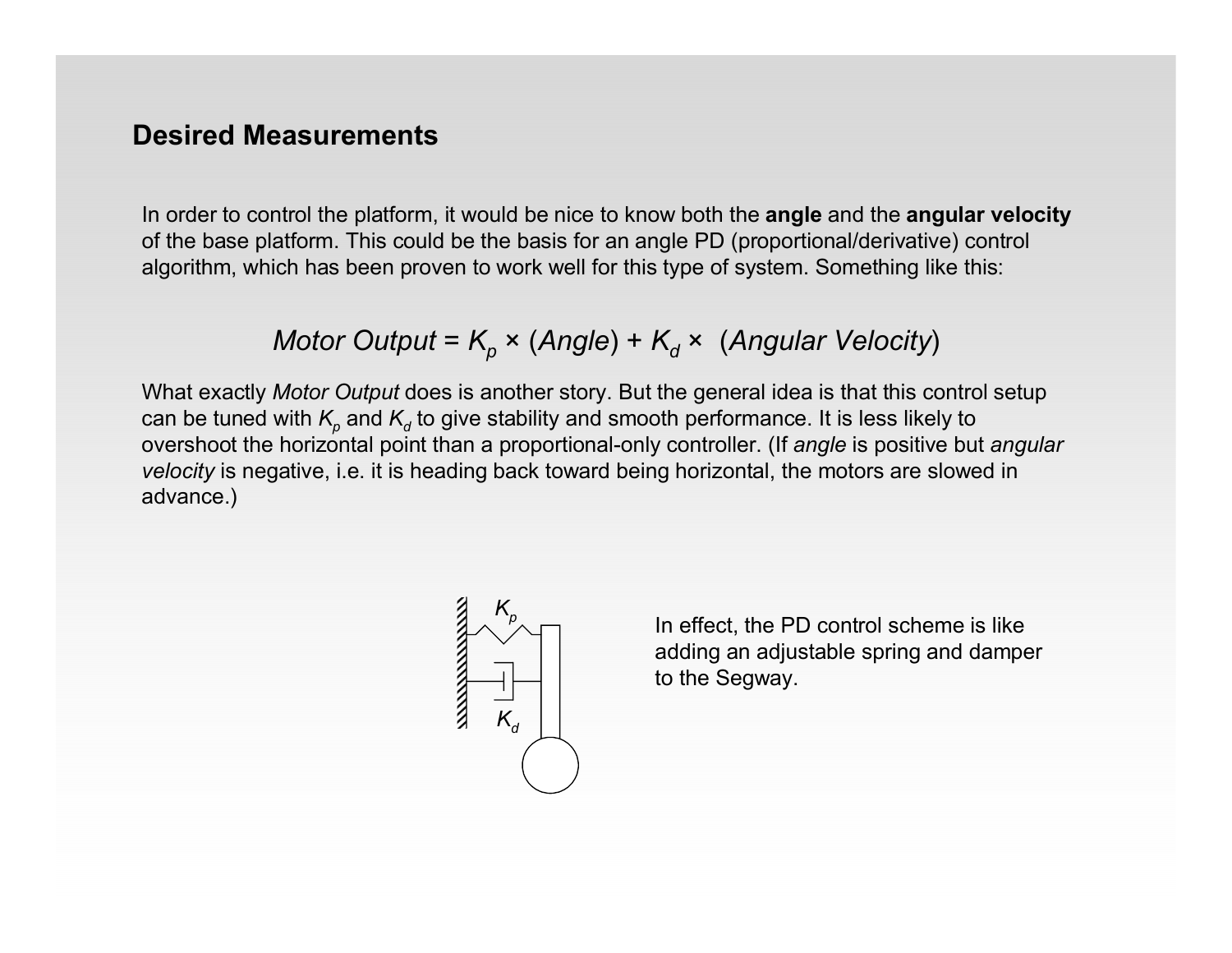# **Mapping Sensors** Y *Angle Angular Velocity*

Best approach?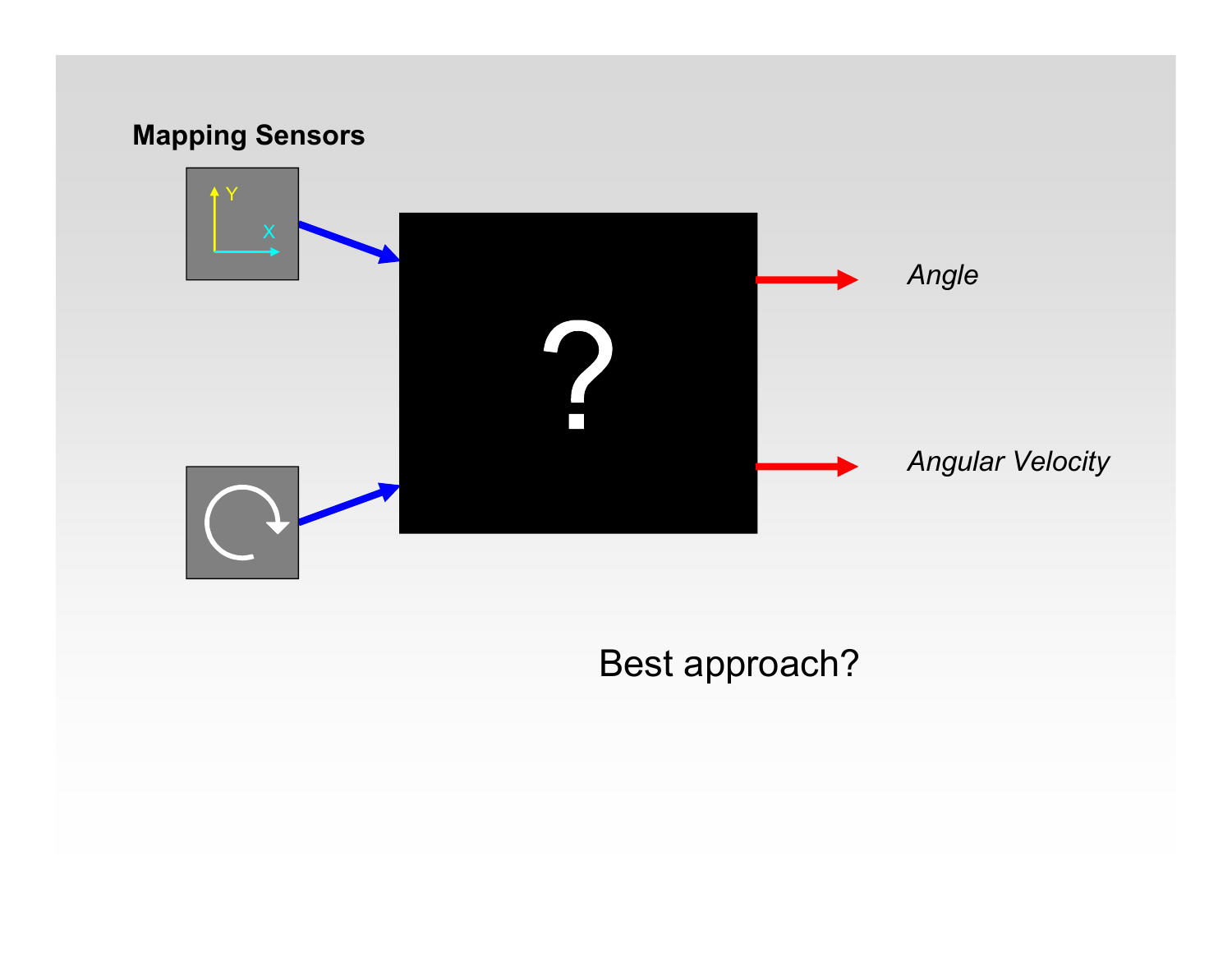

- Intuitive.
- Easy to code.
- Gyro gives fast and accurate angular velocity measurement.

### **Cons:**

- Noisy.
- X-axis will read any horizontal acceleration as a change in angle. (Imagine the platform is horizontal, but the motors are causing it to accelerate forward. The accelerometer cannot distinguish this from gravity.)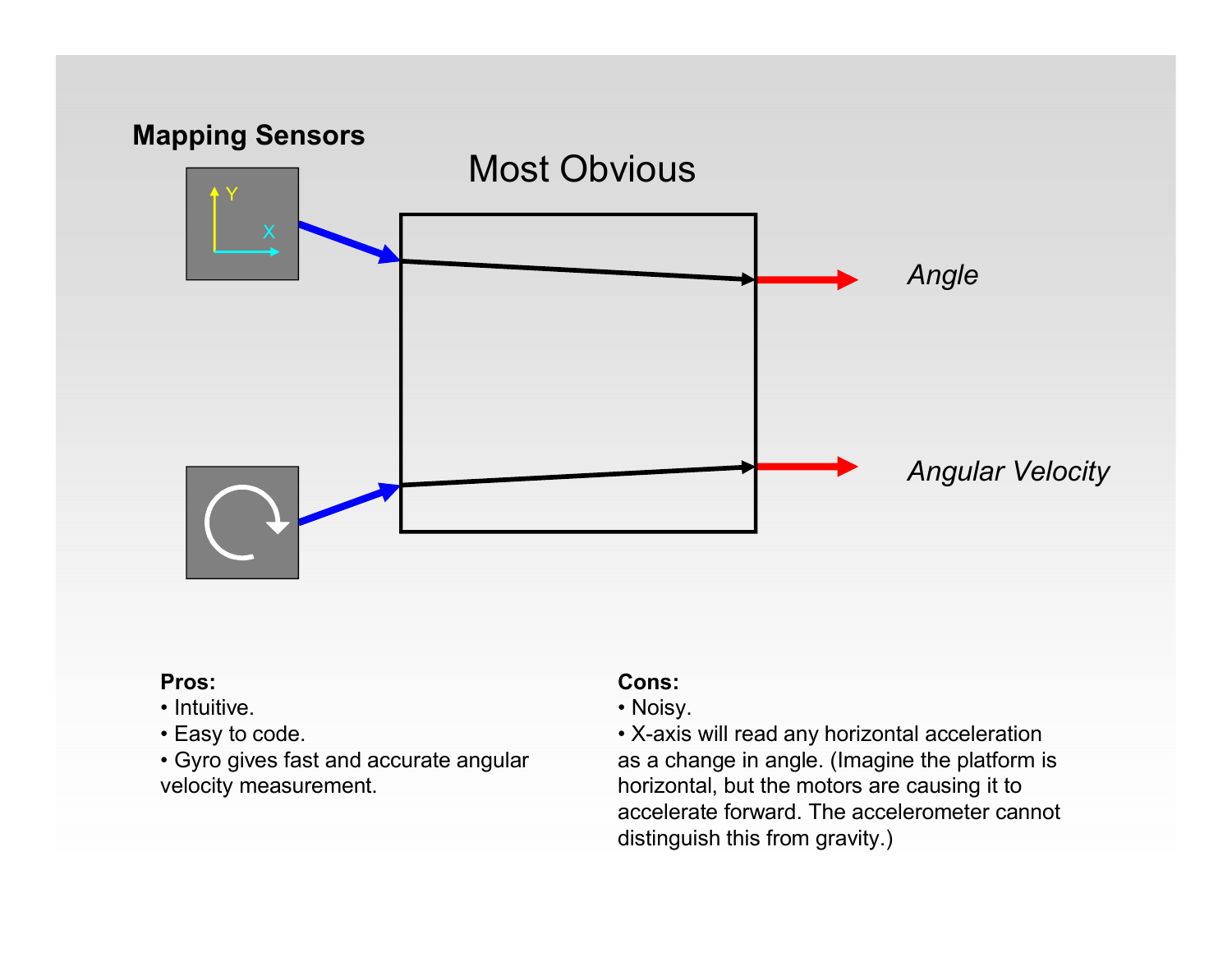

- Still Intuitive.
- Still easy to code.

• Filters out short-duration horizontal accelerations. Only long-term acceleration (gravity) passes through.

#### **Cons:**

• Angle measurement will lag due to the averaging. The more you filter, the more it will lag. Lag is generally bad for stability.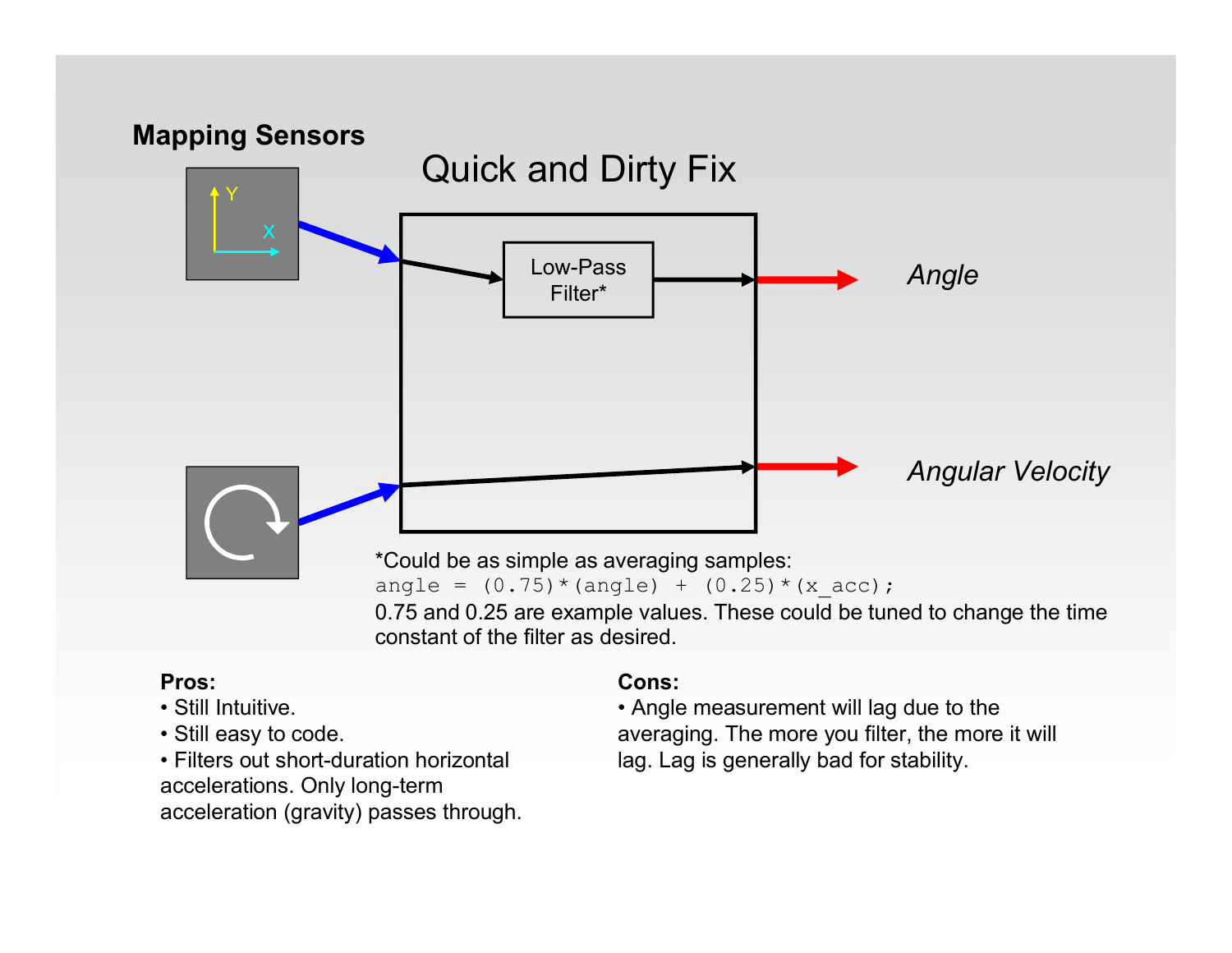

Requires that you know the time interval between updates, *dt*.

#### **Pros:**

- Only one sensor to read.
- Fast, lag is not a problem.
- Not subject to horizontal accelerations.
- Still easy to code.

#### **Cons:**

• The dreaded gyroscopic drift. If the gyro does not read perfectly zero when stationary (and it won't), the small rate will keep adding to the angle until it is far away from the actual angle.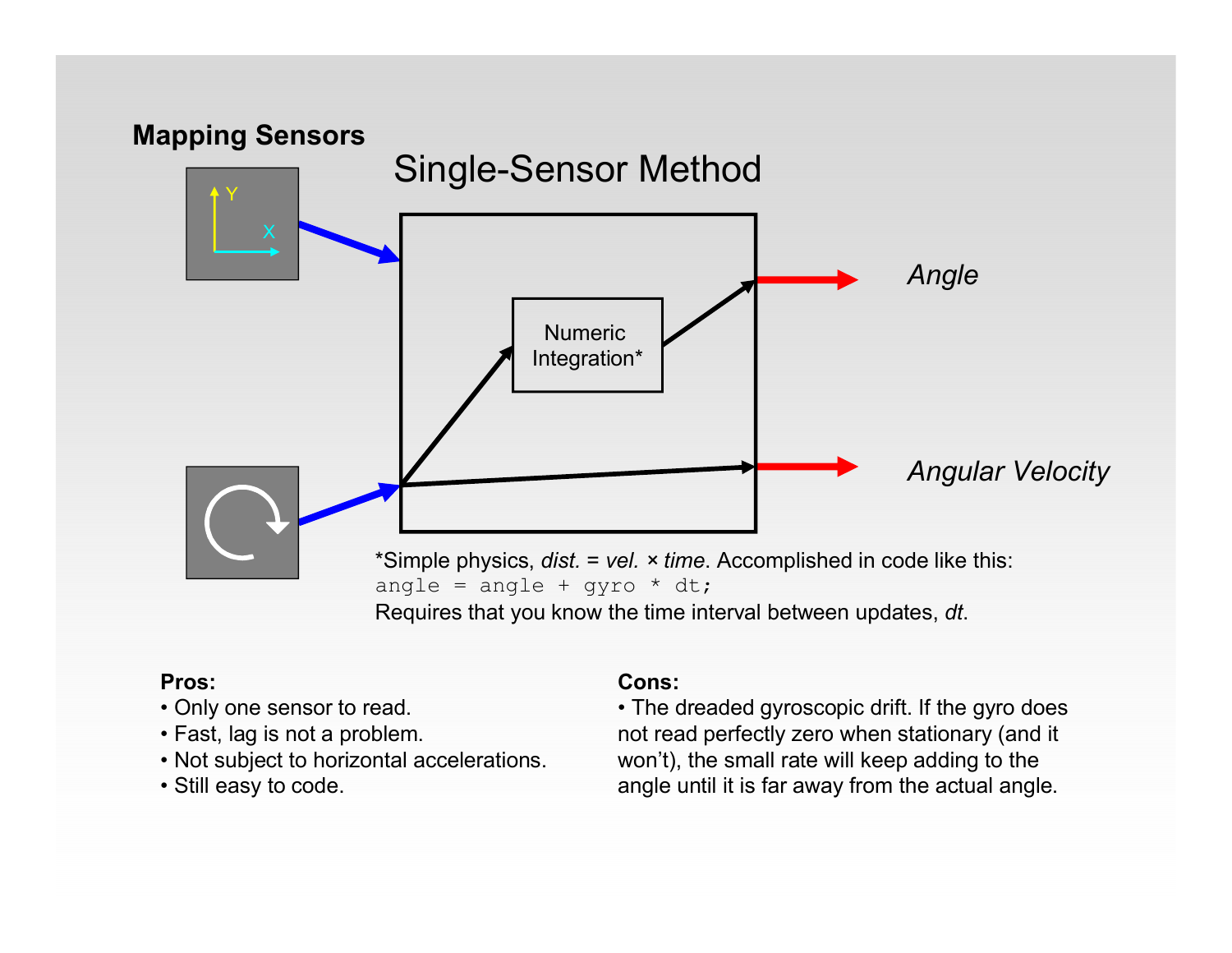

• Supposedly the theoretically-ideal filter for combining noisy sensors to get clean, accurate estimates.

• Takes into account known physical properties of the system (mass, inertia, etc.).

#### **Cons:**

• I have no idea how it works. It's mathematically complex, requiring some knowledge of linear algebra. There are different forms for different situations, too.

- Probably difficult to code.
- Would kill processor time.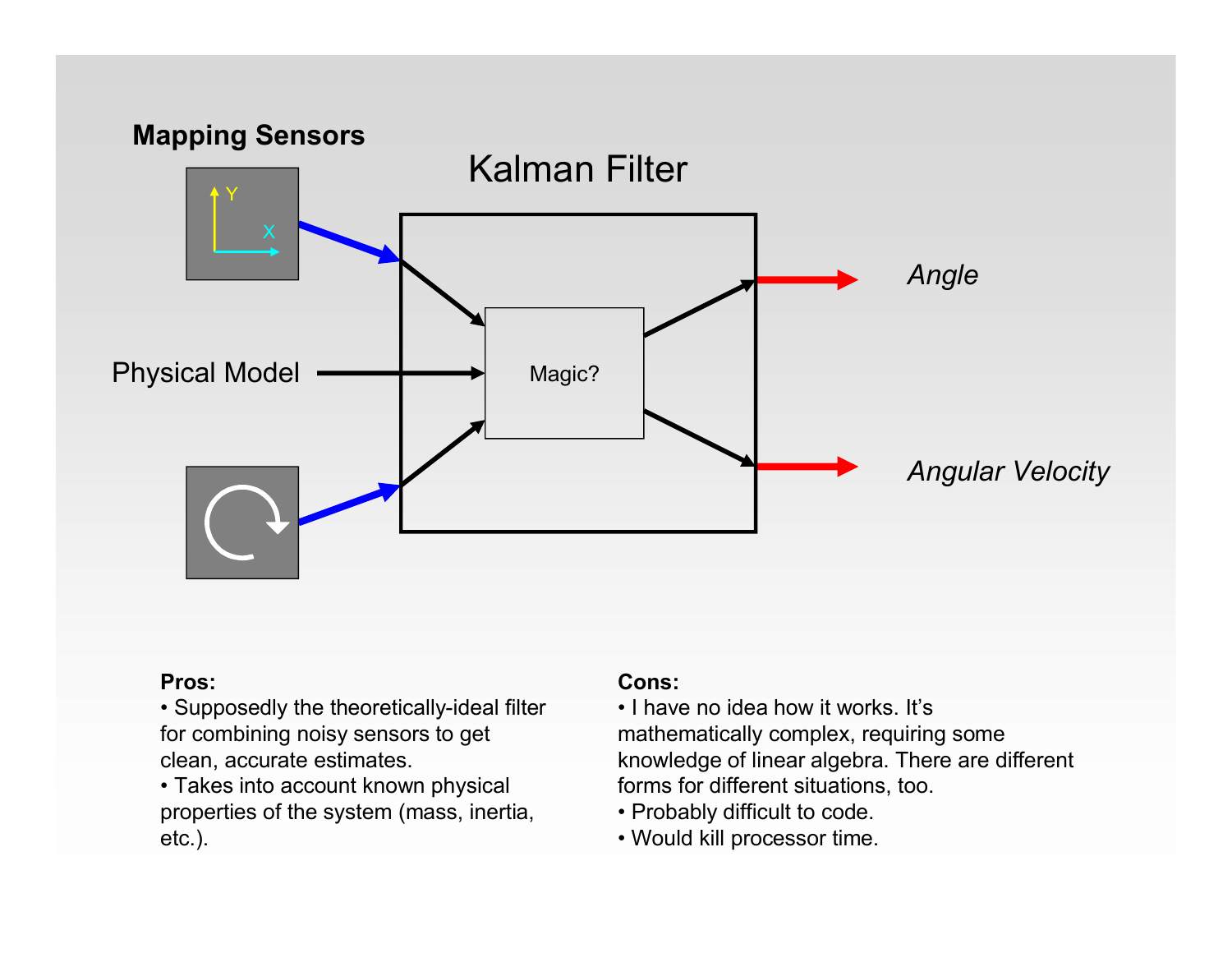

- Can help fix noise, drift, and horizontal acceleration dependency.
- Fast estimates of angle, much less lag than low-pass filter alone.
- Not very processor-intensive.

#### **Cons:**

• A bit more theory to understand than the simple filters, but nothing like the Kalman filter.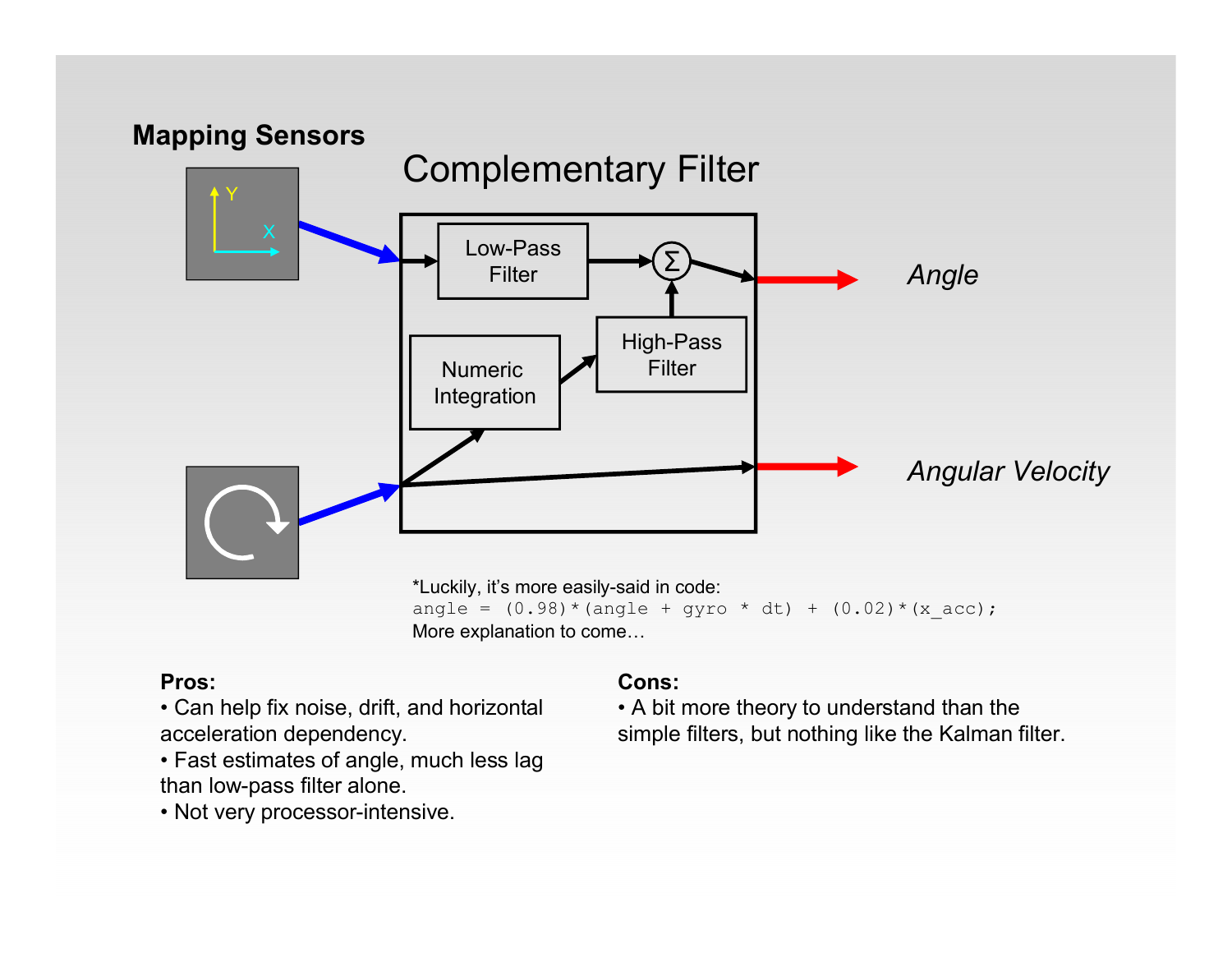# **More on Digital Filters**

There is a lot of theory behind digital filters, most of which I don't understand, but the basic concepts are fairly easy to grasp without the theoretical notation (*z-domain transfer functions*, if you care to go into it). Here are some definitions:

**Integration:** This is easy. Think of a car traveling with a known speed and your program is a clock that ticks once every few milliseconds. To get the new position at each tick, you take the old position and add the change in position. The change in position is just the speed of the car multiplied by the time since the last tick, which you can get from the timers on the microcontroller or some other known timer. In code:

position  $+=$  speed\*dt;, or for a balancing platform, angle  $+=$  gyro\*dt;.

**Low-Pass Filter:** The goal of the low-pass filter is to only let through long-term changes, filtering out short-term fluctuations. One way to do this is to force the changes to build up little by little in subsequent times through the program loop. In code:

angle =  $(0.98)$ \*angle +  $(0.02)$ \*x acc;

If, for example, the angle starts at zero and the accelerometer reading suddenly jumps to 10º, the angle estimate changes like this in subsequent iterations:

| Iter. |             |              | ⌒<br>J | Δ            | ∽<br>w       | 6            |          | -<br>∼      | У             | 10          |
|-------|-------------|--------------|--------|--------------|--------------|--------------|----------|-------------|---------------|-------------|
| Ω     | ാറാ<br>∪.∠∪ | $0.40^\circ$ | 0.59°  | $0.78^\circ$ | $0.96^\circ$ | $14^{\circ}$ | 200<br>ے | $.49^\circ$ | $.66^{\circ}$ | QQ0<br>טט.ו |

If the sensor stays at 10º, the angle estimate will rise until it levels out at that value. The time it takes to reach the full value depends on both the filter constants (0.98 and 0.02 in the example) and the sample rate of the loop (*dt*).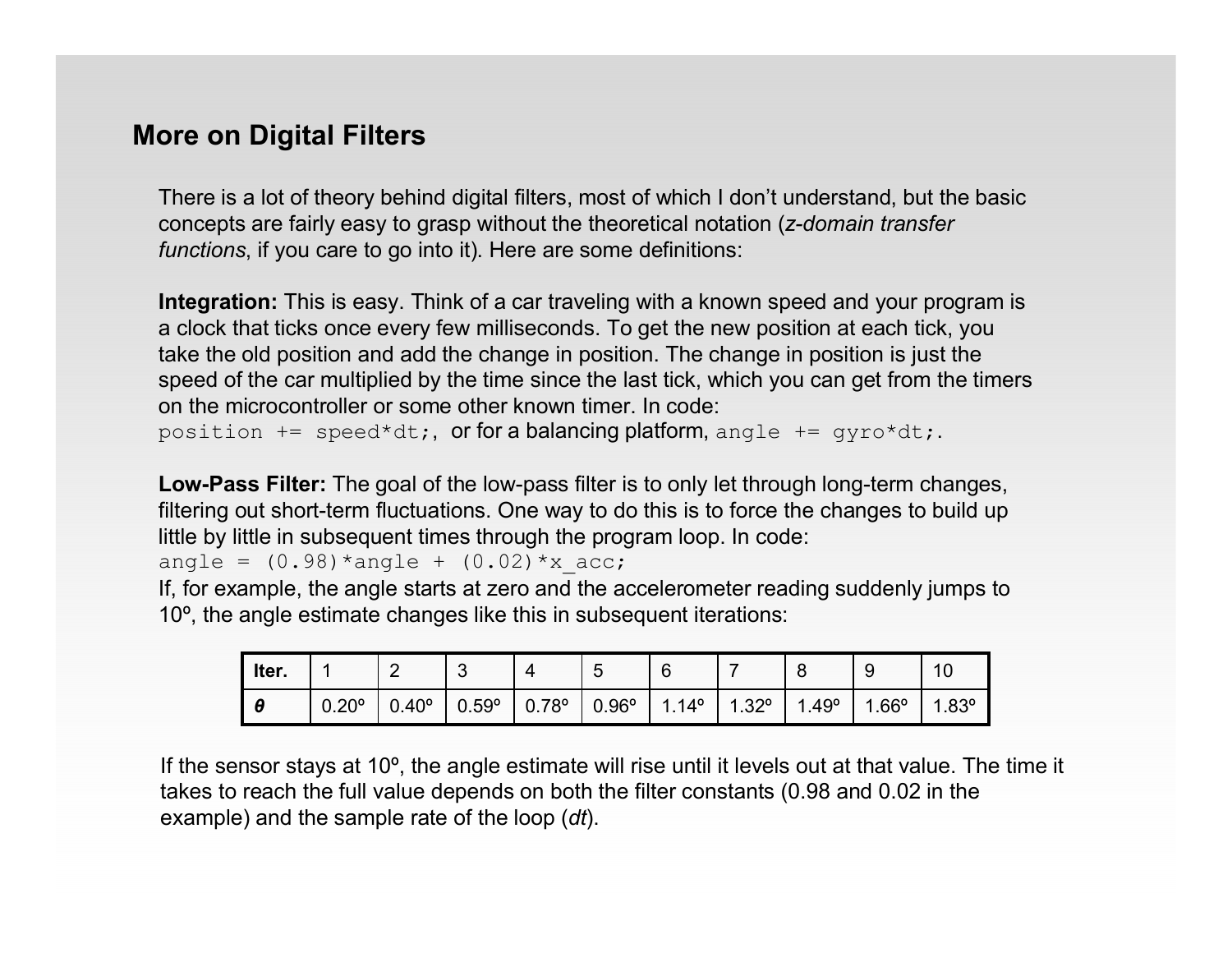# **More on Digital Filters**

**High-Pass Filter:** The theory on this is a bit harder to explain than the low-pass filter, but conceptually it does the exact opposite: It allows short-duration signals to pass through while filtering out signals that are steady over time. This can be used to cancel out drift.

**Sample Period:** The amount of time that passes between each program loop. If the sample rate is 100 Hz, the sample period is 0.01 sec.

**Time Constant:** The time constant of a filter is the relative duration of signal it will act on. For a low-pass filter, signals much longer than the time constant pass through unaltered while signals shorter than the time constant are filtered out. The opposite is true for a highpass filter. The time constant, *τ*, of a digital low-pass filter,

 $y = (a) * (y) + (1-a) * (x)$ ;

running in a loop with sample period, *dt,* can be found like this\*:

$$
\tau = \frac{a \cdot dt}{1 - a} \leftrightarrow a = \frac{\tau}{\tau + dt}
$$

So if you know the desired time constant and the sample rate, you can pick the filter coefficient *a*.

**Complementary:** This just means the two parts of the filter always add to one, so that the output is an accurate, linear estimate in units that make sense. After reading a bit more, I think the filter presented here is not exactly complementary, but is a very good approximation when the time constant is much longer than the sample rate (a necessary condition of digital control anyway).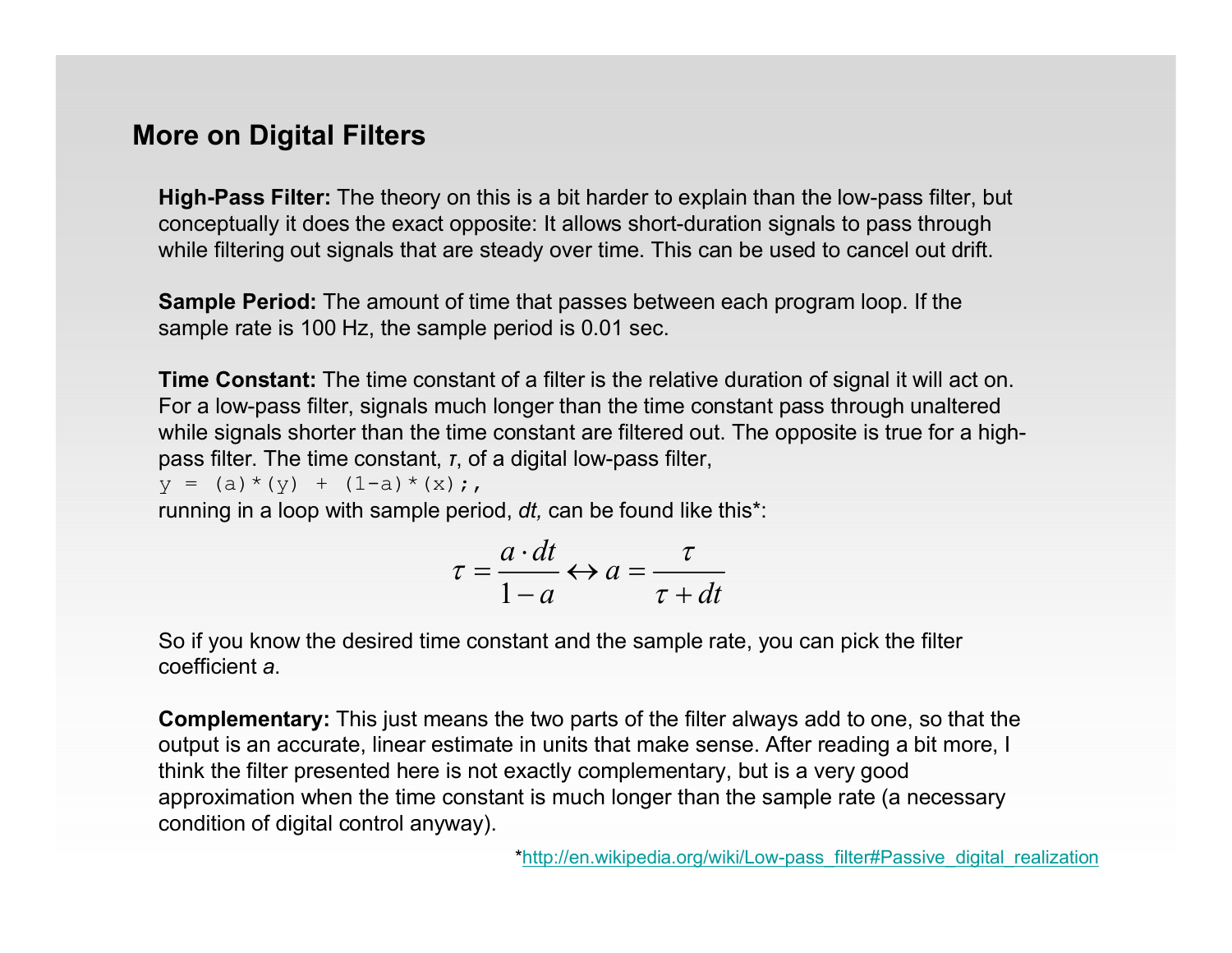# **A Closer Look at the Angle Complementary Filter**

constant as the low-pass filter.



If this filter were running in a loop that executes 100 times per second, the time constant for both the low-pass and the high-pass filter would be:

$$
\tau = \frac{a \cdot dt}{1 - a} = \frac{0.98 \cdot 0.01 \text{ sec}}{0.02} = 0.49 \text{ sec}
$$

This defines where the boundary between trusting the gyroscope and trusting the accelerometer is. For time periods shorter than half a second, the gyroscope integration takes precedence and the noisy horizontal accelerations are filtered out. For time periods longer than half a second, the accelerometer average is given more weighting than the gyroscope, which may have drifted by this point.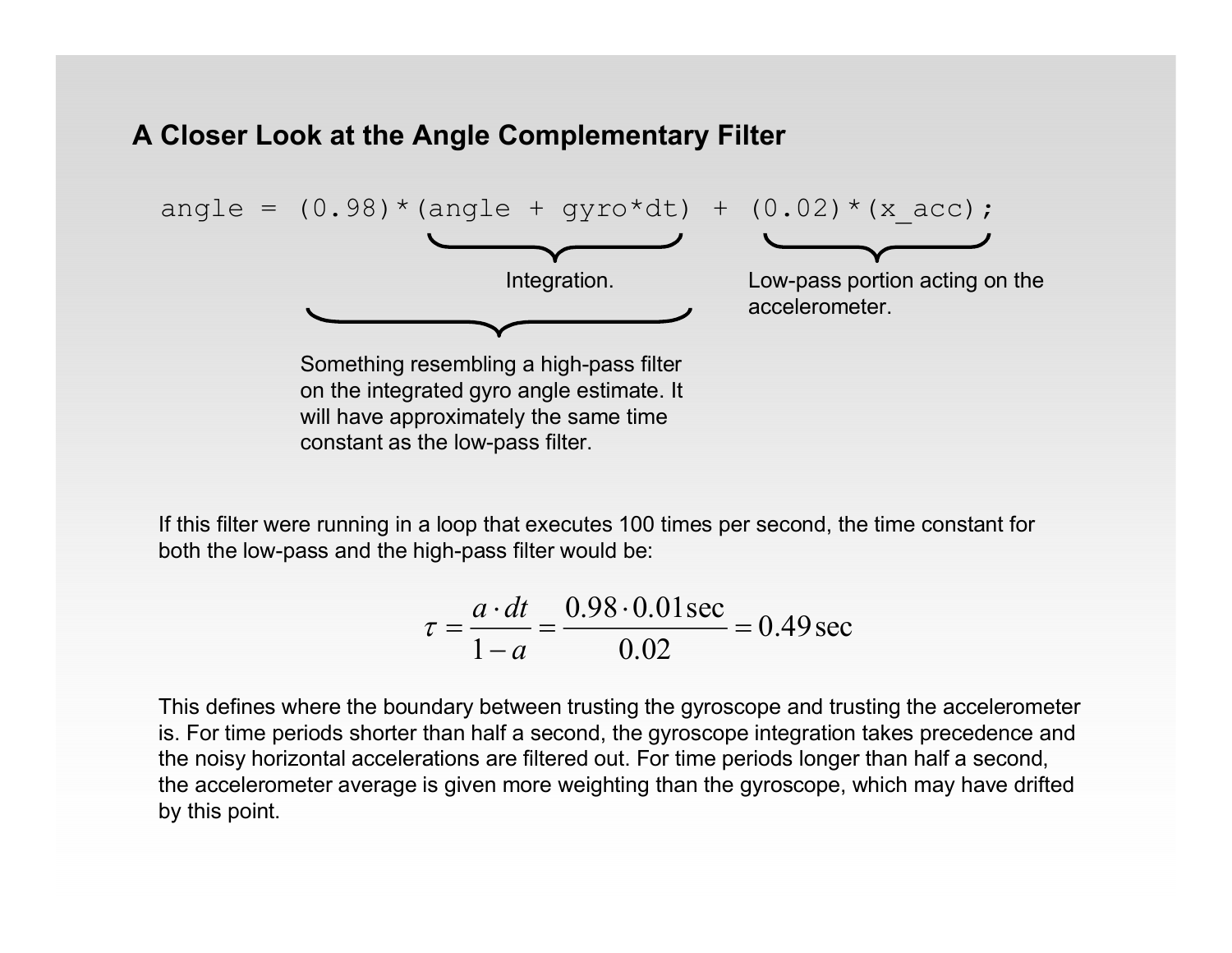# **A Closer Look at the Angle Complementary Filter**

For the most part, designing the filter usually goes the other way. First, you pick a time constant and then use that to calculate filter coefficients. Picking the time constant is the place where you can tweak the response. If your gyroscope drifts on average 2º per second (probably a worst-case estimate), you probably want a time constant less than one second so that you can be guaranteed never to have drifted more than a couple degrees in either direction. But the lower the time constant, the more horizontal acceleration noise will be allowed to pass through. Like many other control situations, there is a tradeoff and the only way to really tweak it is to experiment.

Remember that the sample rate is *very* important to choosing the right coefficients. If you change your program, adding a lot more floating point calculations, and your sample rate goes down by a factor of two, your time constant will go up by a factor of two unless you recalculate your filter terms.

As an example, consider using the 26.2 msec radio update as your control loop (generally a slow idea, but it does work). If you want a time constant of 0.75 sec, the filter term would be:

$$
a = \frac{\tau}{\tau + dt} = \frac{0.75 \text{ sec}}{0.75 \text{ sec} + 0.0262 \text{ sec}} = 0.966
$$

So, angle =  $(0.966) *$  (angle + gyro\*0.0262) +  $(0.034) *$  (x acc);. The second filter coefficient, 0.034, is just (1 - 0.966).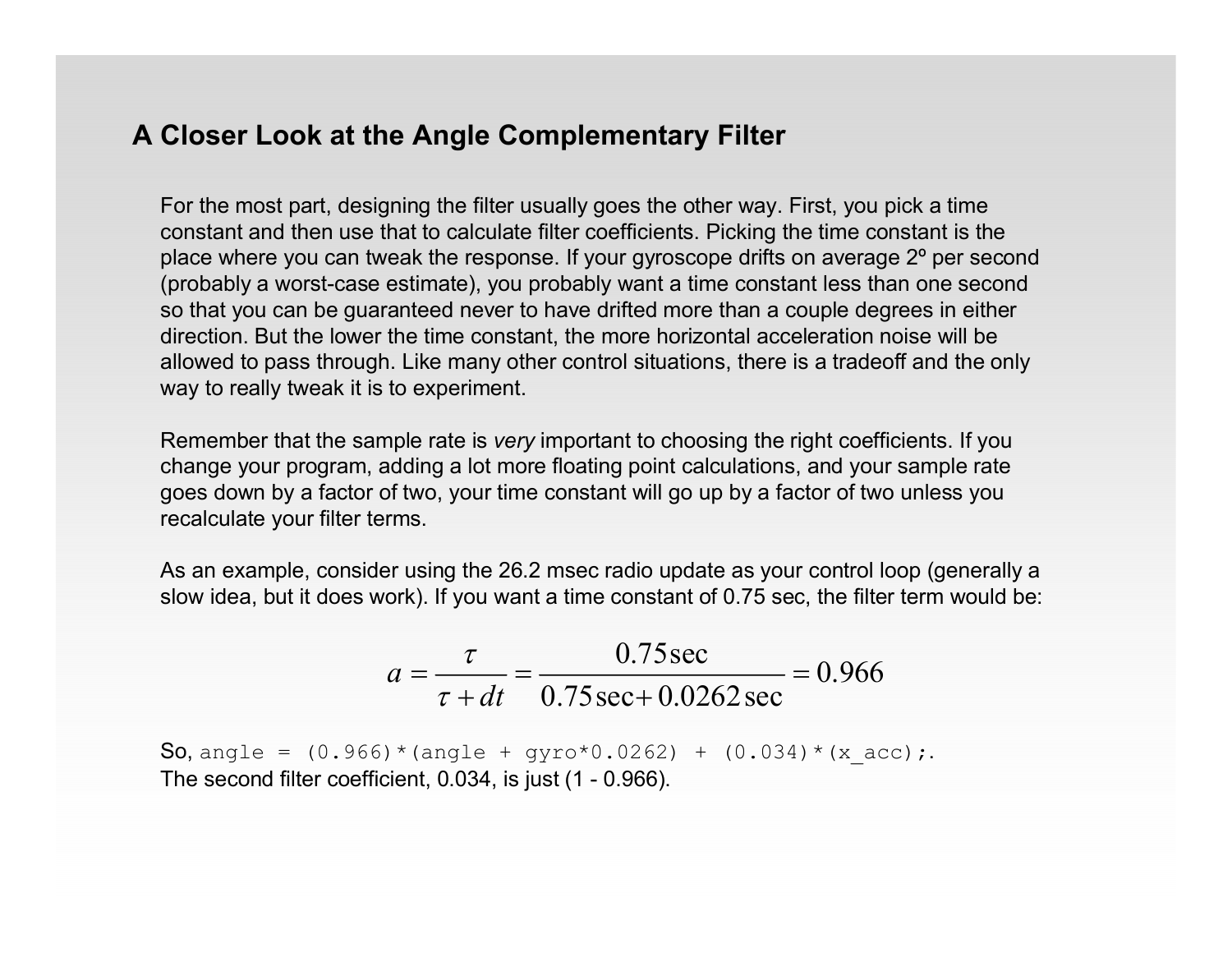# **A Closer Look at the Angle Complementary Filter**

It's also worthwhile to think about what happens to the gyroscope bias in this filter. It definitely doesn't cause the drifting problem, but it can still effect the angle calculation. Say, for example, we mistakenly chose the wrong offset and our gyroscope reports a rate of 5 °/sec rotation when it is stationary. It can be proven mathematically (I won't here) that the effect of this on the angle estimate is just the offset rate multiplied by the time constant. So if we have a 0.75 sec time constant, this will give a constant angle offset of 3.75º.

Besides the fact that this is probably a worst-case scenario (the gyro should never be that far offset), a constant angle offset is much easier to deal with than a drifting angle offset. You could, for example, just rotate the accelerometer 3.75º in the opposite direction to accommodate for it.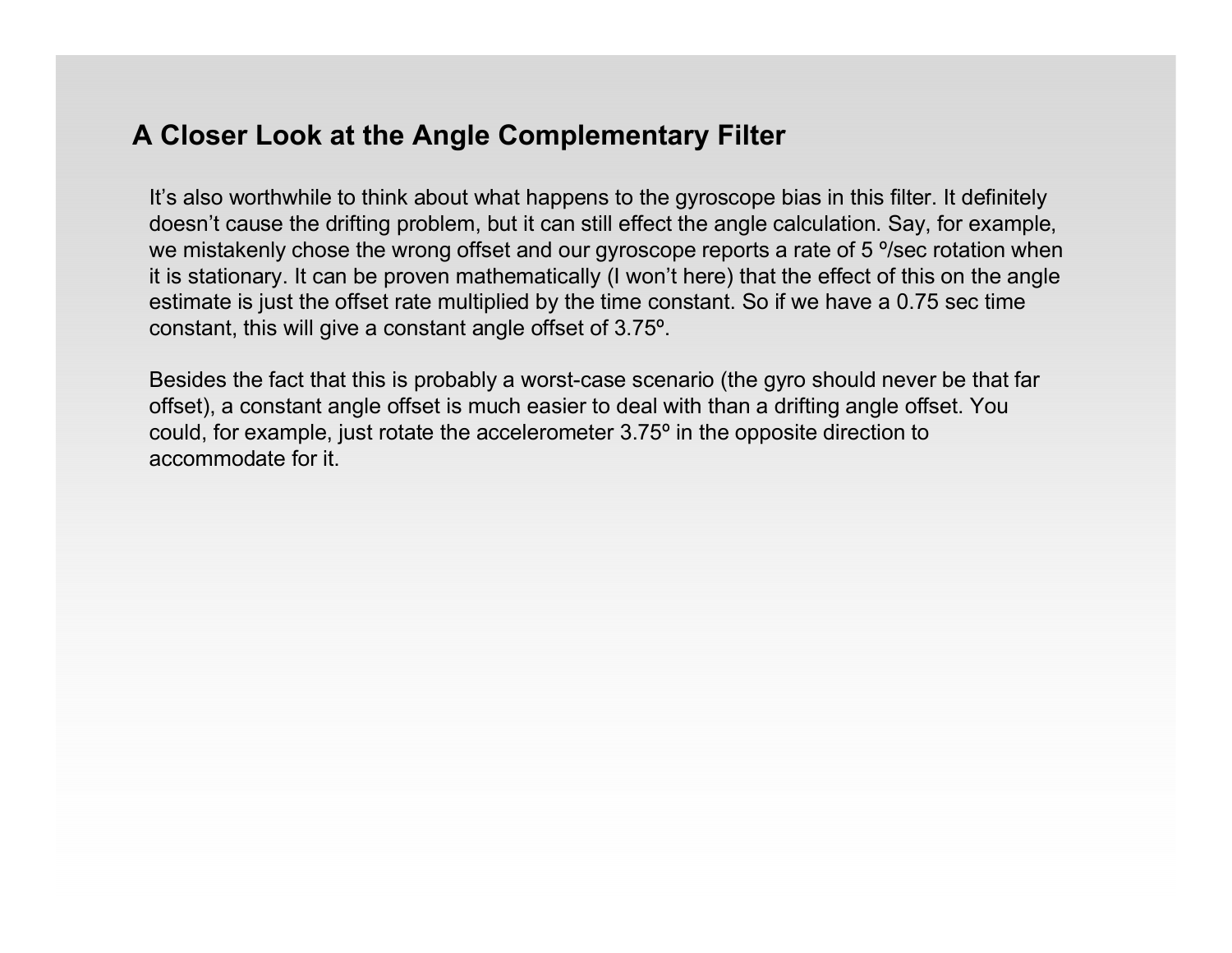# **Enough theory. Time for some experimental results.**

Control Platform: Custom PIC-based wireless controller, 10-bit ADCs. Based on the Machine Science XBoard\*. Data Acquisition: Over a serial USB radio, done in Visual Basic.

Gyroscope: ADXRS401, Analog Devices iMEMS 75 º/sec angular rate sensor Accelerometer: ADXL203, Analog Devices iMEMS 2-axis accelerometer



\*http://www.machinescience.org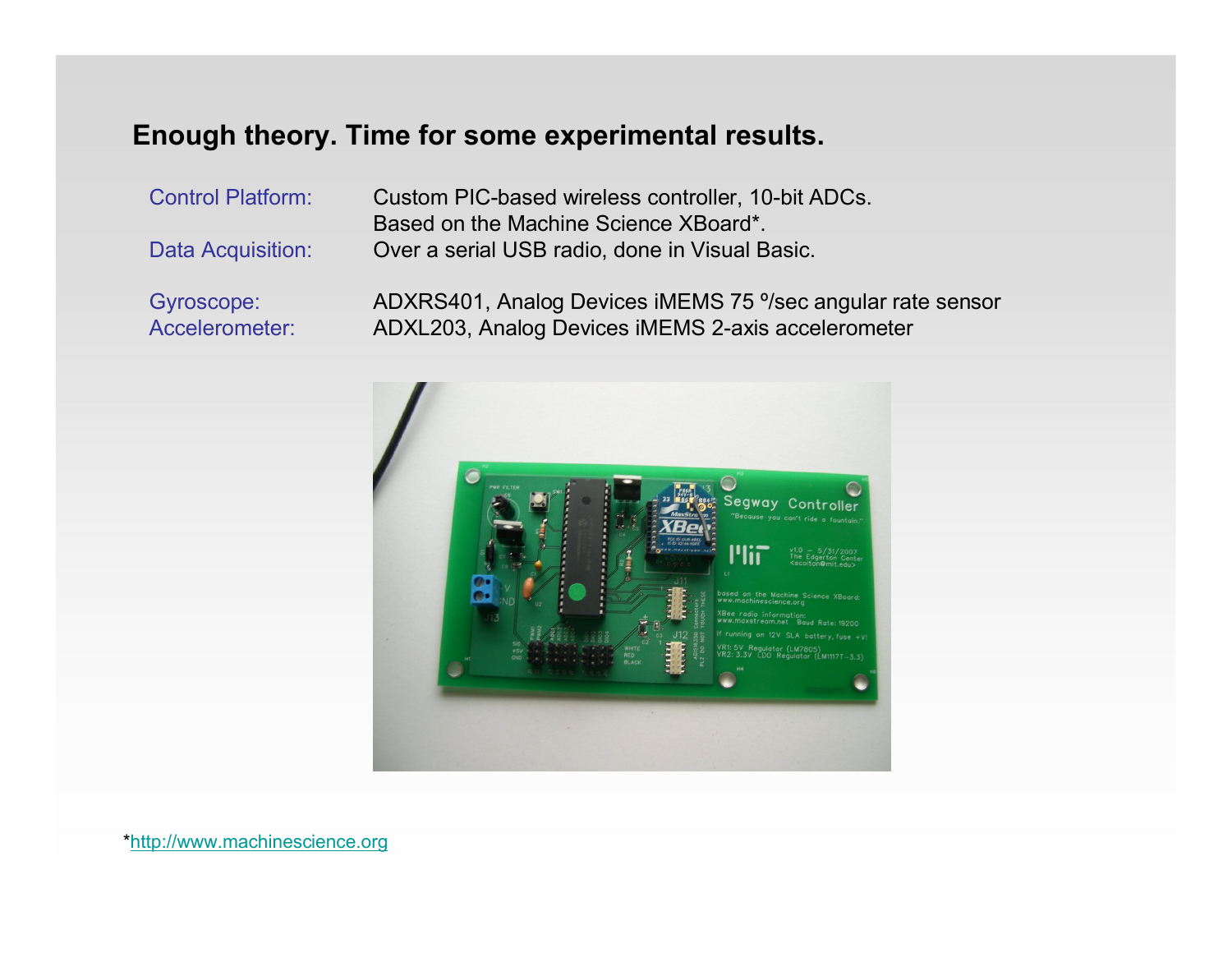

# **Enough theory. Time for some experimental results.**

Sample Rate: 79 Hz Filter Coefficients: 0.98 and 0.02

Time Constant: 0.62 sec

Notice how the filter handles both problems: horizontal acceleration disturbances while not rotating (highlighted blue) and gyroscope drift (highlighted red).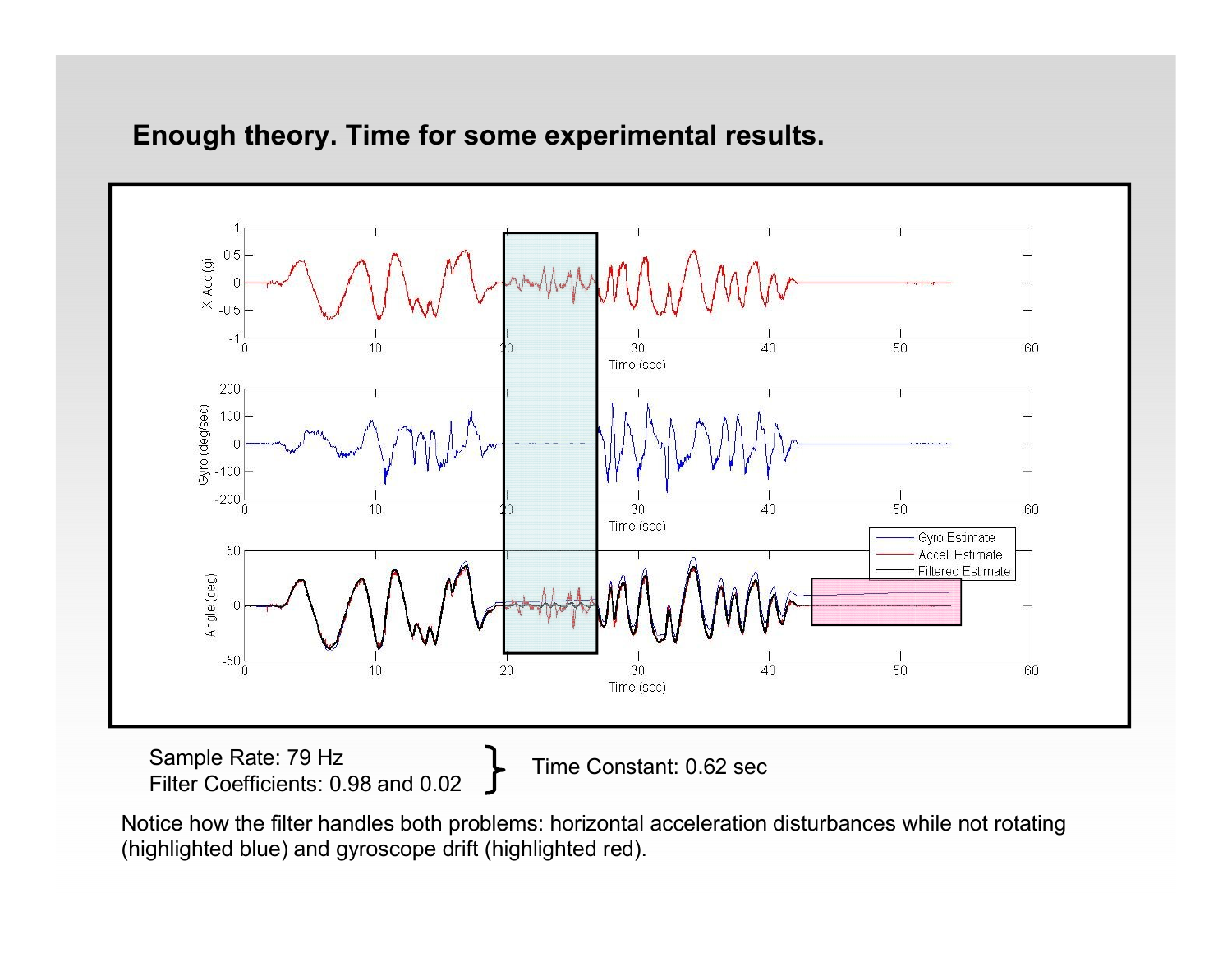# **Enough theory. Time for some experimental results.**



Two things to notice here: First, the unanticipated startup problem (blue highlight). This is what can happen if you don't initialize your variables properly. The long time constant means the first few seconds can be uncertain. This is easily fixed by making sure all important variables are initialized to zero, or whatever a "safe" value would be. Second, notice the severe gyro offset (red highlight), about 6 º/sec, and how it creates a constant angle offset in the angle estimate. (The angle offset is about equal to the gyro offset multiplied by the time constant.) This is a good worst-case scenario example.